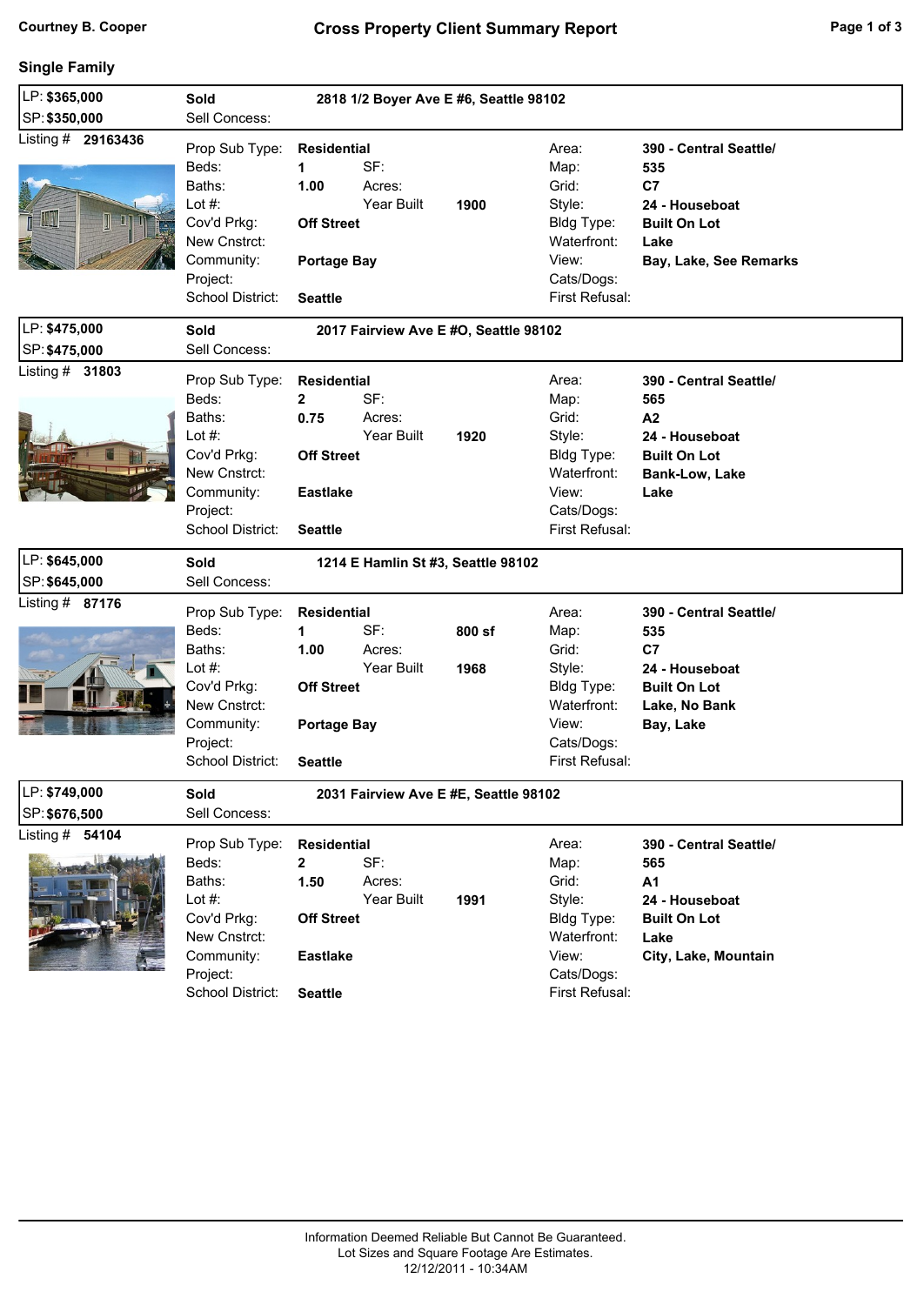# **Courtney B. Cooper Cross Property Client Summary Report Page 2 of 3**

| LP: \$715,000                      | Sold                                                                                                                        | 1210 E Shelby St #G, Seattle 98102                                                                                                      |                    |                                                                                                        |                                                                                                                                         |  |  |
|------------------------------------|-----------------------------------------------------------------------------------------------------------------------------|-----------------------------------------------------------------------------------------------------------------------------------------|--------------------|--------------------------------------------------------------------------------------------------------|-----------------------------------------------------------------------------------------------------------------------------------------|--|--|
| SP: \$700,000                      | Sell Concess:                                                                                                               |                                                                                                                                         |                    |                                                                                                        |                                                                                                                                         |  |  |
| Listing $#$ 91432                  | Prop Sub Type:                                                                                                              | <b>Residential</b>                                                                                                                      |                    |                                                                                                        |                                                                                                                                         |  |  |
|                                    | Beds:<br>Baths:<br>Lot $#$ :<br>Cov'd Prkg:<br>New Cnstrct:<br>Community:<br>Project:<br>School District:                   | $\mathbf{2}$<br>SF:<br>1.75<br>Acres:<br>Year Built<br><b>Off Street</b><br><b>Portage Bay</b><br><b>Seattle</b>                        | 960 sf<br>2005     | Area:<br>Map:<br>Grid:<br>Style:<br>Bldg Type:<br>Waterfront:<br>View:<br>Cats/Dogs:<br>First Refusal: | 390 - Central Seattle/<br>535<br>C7<br>24 - Houseboat<br><b>Built On Lot</b><br>Bulkhead, Canal, Lake, No Bank<br>Canal, Lake, Mountain |  |  |
| LP: \$750,000                      | Sold                                                                                                                        | 2031 Fairview Ave E, Seattle 98102                                                                                                      |                    |                                                                                                        |                                                                                                                                         |  |  |
| SP: \$750,000                      | Sell Concess:                                                                                                               |                                                                                                                                         |                    |                                                                                                        |                                                                                                                                         |  |  |
| Listing $#$ 54408                  | Prop Sub Type:<br>Beds:<br>Baths:<br>Lot #:<br>Cov'd Prkg:<br>New Cnstrct:<br>Community:<br>Project:<br>School District:    | <b>Residential</b><br>SF:<br>$\mathbf{2}$<br>1.75<br>Acres:<br>Year Built<br>ı<br>None, Off Street<br><b>Eastlake</b><br><b>Seattle</b> | 1977               | Area:<br>Map:<br>Grid:<br>Style:<br>Bldg Type:<br>Waterfront:<br>View:<br>Cats/Dogs:<br>First Refusal: | 390 - Central Seattle/<br>565<br>A2<br>24 - Houseboat<br><b>Built On Lot</b><br>Lake, No Bank<br>Bay, City, Lake                        |  |  |
| LP: \$1,200,000                    | Sold                                                                                                                        | 2025 Fairview Ave E #J, Seattle 98102                                                                                                   |                    |                                                                                                        |                                                                                                                                         |  |  |
| SP: \$1,150,000                    | Sell Concess:                                                                                                               |                                                                                                                                         |                    |                                                                                                        |                                                                                                                                         |  |  |
| Listing # 29140655                 | Prop Sub Type:<br>Beds:<br>Baths:<br>Lot $#$ :<br>Cov'd Prkg:<br>New Cnstrct:<br>Community:<br>Project:<br>School District: | <b>Residential</b><br>SF:<br>3<br>1.75<br>Acres:<br>KCA 188 Year Built<br><b>None</b><br><b>Eastlake</b><br><b>Seattle</b>              | $1,500$ sf<br>1976 | Area:<br>Map:<br>Grid:<br>Style:<br>Bldg Type:<br>Waterfront:<br>View:<br>Cats/Dogs:<br>First Refusal: | 390 - Central Seattle/<br>565<br>A <sub>2</sub><br>24 - Houseboat<br><b>Built On Lot</b><br>City                                        |  |  |
| LP: \$1,250,000<br>SP: \$1,242,500 | Sold<br>Sell Concess:                                                                                                       | 2600 Fairview Ave E #8, Seattle 98102                                                                                                   |                    |                                                                                                        |                                                                                                                                         |  |  |
| Listing # 87544                    | Prop Sub Type:<br>Beds:<br>Baths:<br>Lot $#$ :<br>Cov'd Prkg:<br>New Cnstrct:<br>Community:<br>Project:<br>School District: | <b>Residential</b><br>SF:<br>3<br>Acres:<br>2.25<br>Year Built<br>Garage-Detached, Off Street<br><b>Eastlake</b><br><b>Seattle</b>      | $2,000$ sf<br>1978 | Area:<br>Map:<br>Grid:<br>Style:<br>Bldg Type:<br>Waterfront:<br>View:<br>Cats/Dogs:<br>First Refusal: | 390 - Central Seattle/<br>565<br>A <sub>1</sub><br>24 - Houseboat<br><b>Built On Lot</b><br>Lake<br>Lake, See Remarks                   |  |  |
| LP: \$1,400,000<br>SP: \$1,400,000 | <b>Sold</b><br>Sell Concess:                                                                                                | 10 E Roanoke St #11, Seattle 98102                                                                                                      |                    |                                                                                                        |                                                                                                                                         |  |  |
| Listing $#$ 2682                   | Prop Sub Type:<br>Beds:<br>Baths:<br>Lot $#$ :<br>Cov'd Prkg:<br>New Cnstrct:<br>Community:<br>Project:<br>School District: | <b>Residential</b><br>2<br>SF:<br>2.25<br>Acres:<br>Year Built<br>Garage-Detached<br><b>Eastlake</b><br><b>Seattle</b>                  | $2,062$ sf<br>1988 | Area:<br>Map:<br>Grid:<br>Style:<br>Bldg Type:<br>Waterfront:<br>View:<br>Cats/Dogs:<br>First Refusal: | 390 - Central Seattle/<br>565<br>A <sub>1</sub><br>24 - Houseboat<br><b>Built On Lot</b><br>Bank-Low, Lake<br>Bay, City, Lake, Mountain |  |  |